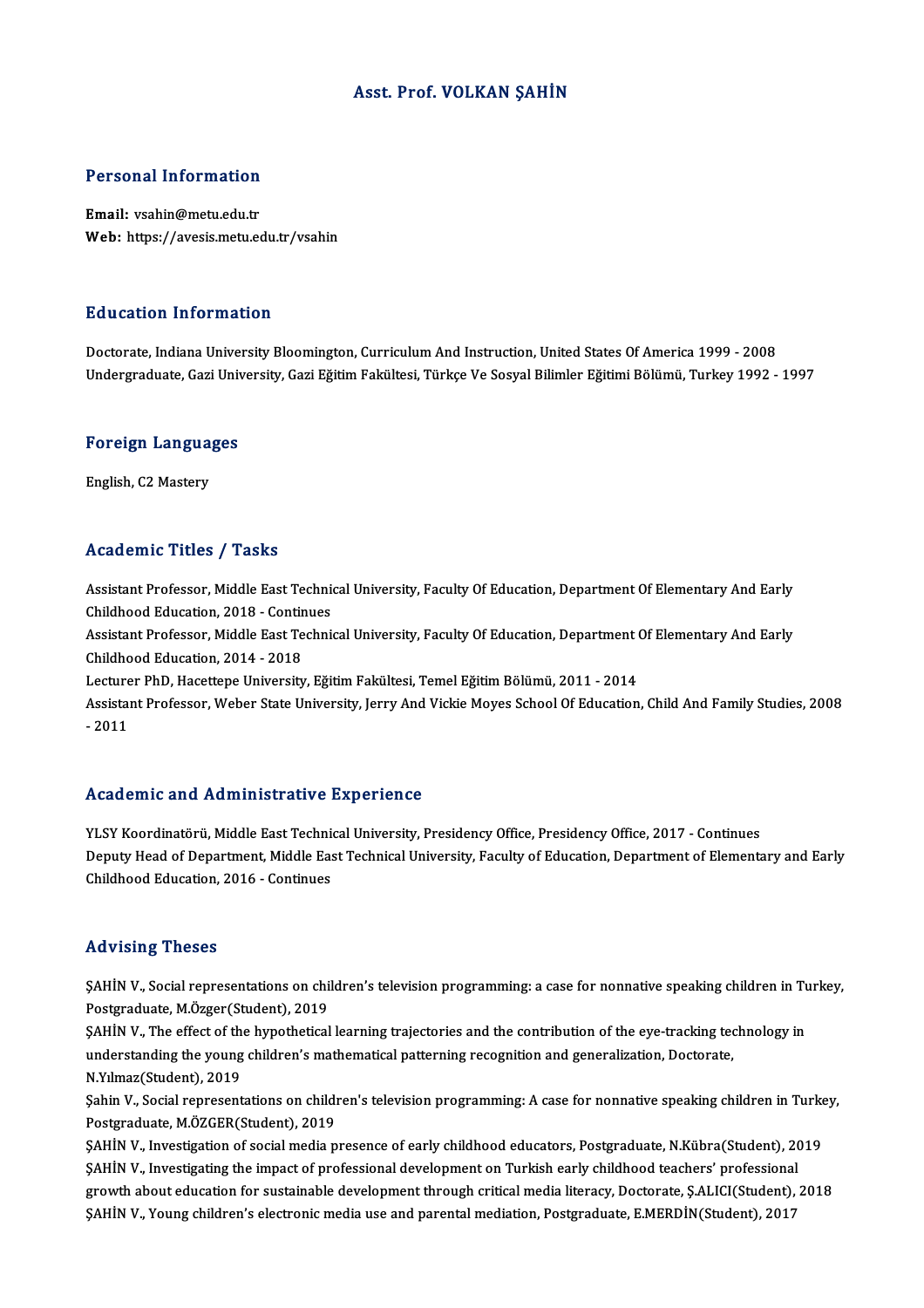#### Articles Published in Journals That Entered SCI, SSCI and AHCI Indexes

- rticles Published in Journals That Entered SCI, SSCI and AHCI Indexes<br>I. Effects of the doping concentration of boron on physicochemical, mechanical, and biological<br>Preparties of hydrogygnatic properties of the doping concentration<br>properties of hydroxyapatite<br>lodati H\_TEZCANED A\_Alabaman Effects of the doping concentration of boron on ph<br>properties of hydroxyapatite<br>Jodati H., TEZCANER A., Alshemary A. Z. , Şahin V., EVİS Z.<br>Coramics International 2022 (Journal Indexed in SCI Evr properties of hydroxyapatite<br>Jodati H., TEZCANER A., Alshemary A. Z. , Şahin V., EVİS Z.<br>Ceramics International, 2022 (Journal Indexed in SCI Expanded) Jodati H., TEZCANER A., Alshemary A. Z. , Şahin V., EVİS<br>Ceramics International, 2022 (Journal Indexed in SCI E<br>II. Preschoolers' Thoughts on the Concept of Time<br>CUNES C. SAHIN V.
- II. Preschoolers' Thoughts on the Concept of Time<br>GÜNEŞ G., ŞAHİN V. Preschoolers' Thoughts on the Concept of Time<br>GÜNEŞ G., ŞAHİN V.<br>JOURNAL OF GENETIC PSYCHOLOGY, vol.181, no.4, pp.293-317, 2020 (Journal Indexed in SCI)<br>Childron's Persentions and Definitions of Family in Chine, Fausday, T GÜNEŞ G., ŞAHİN V.<br>JOURNAL OF GENETIC PSYCHOLOGY, vol.181, no.4, pp.293-317, 2020 (Journal Indexed in SCI)<br>III. Children's Perceptions and Definitions of Family in China, Ecuador, Turkey, and the United States<br>Oiv W. Sehva
- **JOURNAL OF GENETIC PSYCHOLOGY<br>Children's Perceptions and Defi:**<br>Qiu W., Schvaneveldt P. L. , ŞAHİN V.<br>JOUPNAL OF COMBARATIVE FAMILY Children's Perceptions and Definitions of Family in China, Ecuador, Turkey, and the United :<br>Qiu W., Schvaneveldt P. L. , ŞAHİN V.<br>JOURNAL OF COMPARATIVE FAMILY STUDIES, vol.44, no.5, pp.641-663, 2013 (Journal Indexed in S
- Qiu W., Schvaneveldt P. L. , ŞAHİN V.<br>JOURNAL OF COMPARATIVE FAMILY STUDIES, vol.44, no.5, pp.641-663, 2013 (Journal Indexed in SSCI)<br>IV. A Content Analysis on the Nutritional Portrait of the Breakfast Cereal Televisio **JOURNAL<br>A Contei<br>ŞAHİN V.<br>HACETTE** A Content Analysis on the Nutritional Portrait of the Breakfast Cereal Television Advertisement:<br>ŞAHİN V.<br>HACETTEPE UNIVERSITESI EGITIM FAKULTESI DERGISI-HACETTEPE UNIVERSITY JOURNAL OF EDUCATION,<br>vel 29, no 2, nn 408,428, ŞAHİN V.<br>HACETTEPE UNIVERSITESI EGITIM FAKULTESI DERGISI-HACETTEPE UNIVERSITY JOURNAL OF EDUCATION,<br>vol.28, no.2, pp.408-428, 2013 (Journal Indexed in SSCI)
- HACETTEPE UNIVERSITESI EGITIM FAKULTESI DERGISI-HACETTEPE UNIVERSITY JOURNAL OF EDUCATION,<br>vol.28, no.2, pp.408-428, 2013 (Journal Indexed in SSCI)<br>V. No joke: A comparison of substance in The Daily Show with Jon Stewart a vol.28, no.2, pp.408-428, 2013 (Journal Indexed in SSCI)<br>No joke: A comparison of substance in The Daily Show with Jon<br>television coverage of the 2004 presidential election campaign<br>For L.B., Kalaan G. Sabin V. No joke: A comparison of<br>television coverage of the<br>Fox J. R. , Koloen G., Sahin V.<br>JOUPMAL OF PROADCASTIN television coverage of the 2004 presidential election campaign<br>Fox J. R. , Koloen G., Sahin V.<br>JOURNAL OF BROADCASTING & ELECTRONIC MEDIA, vol.51, no.2, pp.213-227, 2007 (Journal Indexed in SSCI)

#### Articles Published in Other Journals

- rticles Published in Other Journals<br>I. The algorithm of mathematical modelling for learning styles of pre-school children<br>Cünes C. Sabin V. The algorithm of<br>Güneş G., Şahin V.<br>EDUCATION 3-13 The algorithm of mathematical modelling for learning styles of pre-school child:<br>Güneş G., Şahin V.<br>EDUCATION 3-13, vol.47, no.3, pp.277-292, 2019 (Refereed Journals of Other Institutions)<br>Mathematical modeling of preschoo
- Güneş G., Şahin V.<br>EDUCATION 3-13, vol.47, no.3, pp.277-292, 2019 (Refereed Journals of Other In<br>II. Mathematical modeling of preschool children's epistemological views<br>CÜNES C. SAHIN V. TASDAN PERKOV A. ERKAN N.S. EDUCATION 3-13, vol.47, no.3, pp.277-292, 2019 (Refe<br>Mathematical modeling of preschool children's e<br>GÜNEŞ G., ŞAHİN V., TAŞDAN BERKSOY A., ERKAN N. S.<br>Critical Questions in Education vol.9, nn 117, 126, 2019 GÜNEŞ G., ŞAHİN V., TAŞDAN BERKSOY A., ERKAN N. S.<br>Critical Questions in Education, vol.9, pp.117-136, 2018 (Refereed Journals of Other Institutions)

### critical questions in Equiperty<br>Books & Book Chapters ooks & Book Chapte<br>I. Editörlerin Önsözü<br>Sobin V. (Editor)

### I. Editörlerin Önsözü<br>Şahin V. (Editor)

Editörlerin Önsözü<br>Şahin V. (Editor)<br>in: Her Yönüyle İlkokula Hazır Bulunuşluk ve Uyum Süreci: Öğretmenin El Kitabı, Volkan Şahin, Editor, Nobel Yayın<br>Doğum, Ankara pp.1, 522, 2021 Şahin V. (Editor)<br>in: Her Yönüyle İlkokula Hazır Bu<br>Dağıtım, Ankara, pp.1-522, 2021<br>Medyanın Casuk Sağlığı Üzeri

Dağıtım, Ankara, pp.1-522, 2021<br>II. Medyanın Çocuk Sağlığı Üzerindeki Etkileri ŞahinV. Medyanın Çocuk Sağlığı Üzerindeki Etkileri<br>Şahin V.<br>in: Çocuk ve Medya, Doç. Dr. Şükran Kılıç, Editor, Pegem A Yayıncılık, Ankara, pp.209-220, 2021<br>Behaklik döneminde dil ve oluyna yazma basanileri

in: Çocul<br><mark>Bebekli</mark><br>Şahin V.<br>in: Farly

### III. Bebeklik döneminde dil ve okuma-yazma becerileri<br>Sahin V.

Bebeklik döneminde dil ve okuma-yazma becerileri<br>Şahin V.<br>in: Early Childhood Development A Multicultural Perspective, Berrin Akman, Editor, Nobel Yayın Dağıtım, Ankara, Şahin V.<br>in: Early Childhood<br>pp.148-167, 2013<br>Beheklerde fizik in: Early Childhood Development A Multicultural P<br>pp.148-167, 2013<br>IV. Bebeklerde fiziksel gelişim ve beyin gelişimi<br>Sahin V. pp.148-1<br><mark>Bebekle</mark><br>Şahin V.<br>in: Farly

Bebeklerde fiziksel gelişim ve beyin gelişimi<br>Şahin V.<br>in: Early Childhood Development: A Multicultural Perspective, Berrin Akman, Editor, Nobel Yayın Dağıtım, Ankara, Şahin V.<br>in: Early Childhood<br>pp.104-125, 2013<br>Erken secukluk 4 in: Early Childhood Development: A Multicul<br>pp.104-125, 2013<br>V. Erken çocukluk eğitiminde yaklaşımlar<br>Sahin V.

pp.104-<br><mark>Erken</mark> ç<br>Şahin V.